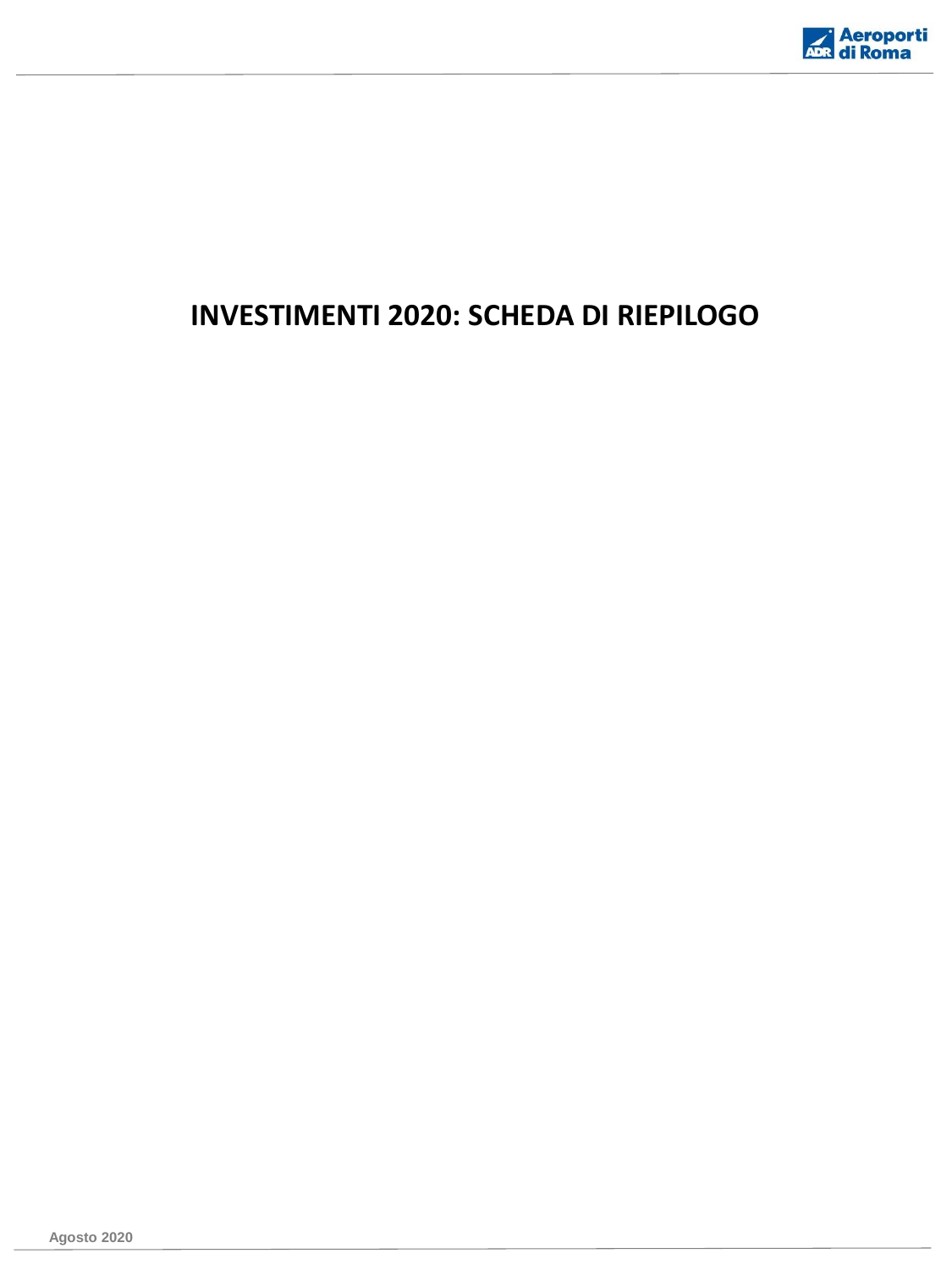

## **SCHEDA A FIUMICINO: FORECAST 2020**

**N°** 

| <b>INTERVENTO</b> | <b>DESCRIZIONE</b>                                                                    | FRC 2020 (€ '000) |
|-------------------|---------------------------------------------------------------------------------------|-------------------|
| 1.                | ATTIVITA' URBANISTICHE FIUMICINO NORD                                                 |                   |
| 1.2               | MASTER PLAN + STUDIO DI IMPATTO AMBIENTALE                                            | 412               |
|                   | TOTALE ATTIVITA' URBANISTICHE FIUMICINO NORD                                          | 412               |
|                   |                                                                                       |                   |
| $\mathbf{2}$      | <b>INTERVENTI INFRASTRUTTURE DI VOLO: FIUMICINO SUD</b>                               |                   |
| 2.1               | AREA OVEST - ISOLA SERAM, NUOVO VARCO DOGANALE                                        | 491               |
| 2.2               | AREA OVEST - AMPLIAMENTO PIAZZALI SOSTA AEROMOBILI 1/2^FASE                           | 41                |
| 2.5               | COMPLETAMENTO RADDOPPIO TWY BRAVO                                                     | 2.360             |
| 2.31              | OPERE DI MITIGAZIONE IDRAULICA AREA OVEST                                             | $-1$              |
|                   | TOTALE INFRASTRUTTURE DI VOLO FIUMICINO SUD                                           | 2.891             |
|                   | <b>INTERVENTI INFRASTRUTTURE DI VOLO FIUMICINO NORD</b>                               |                   |
| 2.23              | 4^ PISTA +VIE RULLAGGIO-RETI PRIMARIE                                                 | $-13$             |
|                   | TOTALE INFRASTRUTTURE DI VOLO FIUMICINO NORD                                          | $-13$             |
|                   | TOTALE INTERVENTI INFRASTRUTTURE DI VOLO                                              | 2.878             |
| 3                 | <b>INTERVENTI TERMINAL FIUMICINO SUD</b>                                              |                   |
| 3.3               | TERMINAL 3 - RISTRUTTURAZIONE                                                         | 12.712            |
| 3.4               | SISTEMA AEROSTAZIONI EST                                                              | 31.087            |
| 3.7               | AREA DI IMBARCO E                                                                     | 833               |
| 3.13              | RICONFIGURAZIONE T5 ARRIVI E PARTENZE                                                 | 10                |
| 3.14              | T3 - ESTENSIONE AD OVEST                                                              | 133               |
| 3.16              | RISTRUTTURAZIONE AREA DI IMBARCO D                                                    | 274               |
|                   | TOTALE INTERVENTI TERMINAL FIUMICINO SUD                                              | 45.049            |
|                   | TOTALE INTERVENTI TERMINAL                                                            | 45.049            |
| 4                 | INTERVENTI LANDSIDE FIUMICINO SUD                                                     |                   |
| 4.3               | VIABILITA' - SVINCOLO AREA CARGO CITY                                                 | 792               |
| 4.4               | PALAZZINA DIREZIONALE NUOVA SEDE ADR                                                  | -3                |
|                   | <b>TOTALE LANDSIDE FIUMICINO SUD</b>                                                  | 789               |
|                   | TOTALE INTERVENTI LANDSIDE                                                            | 789               |
|                   |                                                                                       |                   |
| 5<br>5.2          | <b>INTERVENTI PARCHEGGI FIUMICINO SUD</b><br>AREA CENTRALE - PARK MULTIPIANO MODULO F | $-15$             |
|                   | TOTALE INTERVENTI PARCHEGGI FIUMICINO SUD                                             | $-15$             |
|                   | TOTALE INTERVENTI PARCHEGGI                                                           | $-15$             |
|                   |                                                                                       |                   |
| 6                 | <b>ALTRI INTERVENTI FCO SUD</b>                                                       |                   |
| 6.1               | RISTRUTTURAZIONI FIUMICINO SUD                                                        | 25.137            |
| 6.2               | <b>MANUTENZIONI FIUMICINO SUD</b>                                                     | 29.320            |
| 6.3               | SISTEMI INFORMATIVI E VARIE                                                           | 11.285            |
|                   | <b>FIUMICINO SUD</b>                                                                  | 65.742            |
|                   | TOTALE ALTRI INTERVENTI                                                               | 65.742            |
|                   | <b>TOTALE INTERVENTI FIUMICINO SUD</b>                                                | 114.456           |
|                   | <b>TOTALE INTERVENTI FIUMICINO NORD</b>                                               | 399               |

**TOTALE FIUMICINO 114.855**